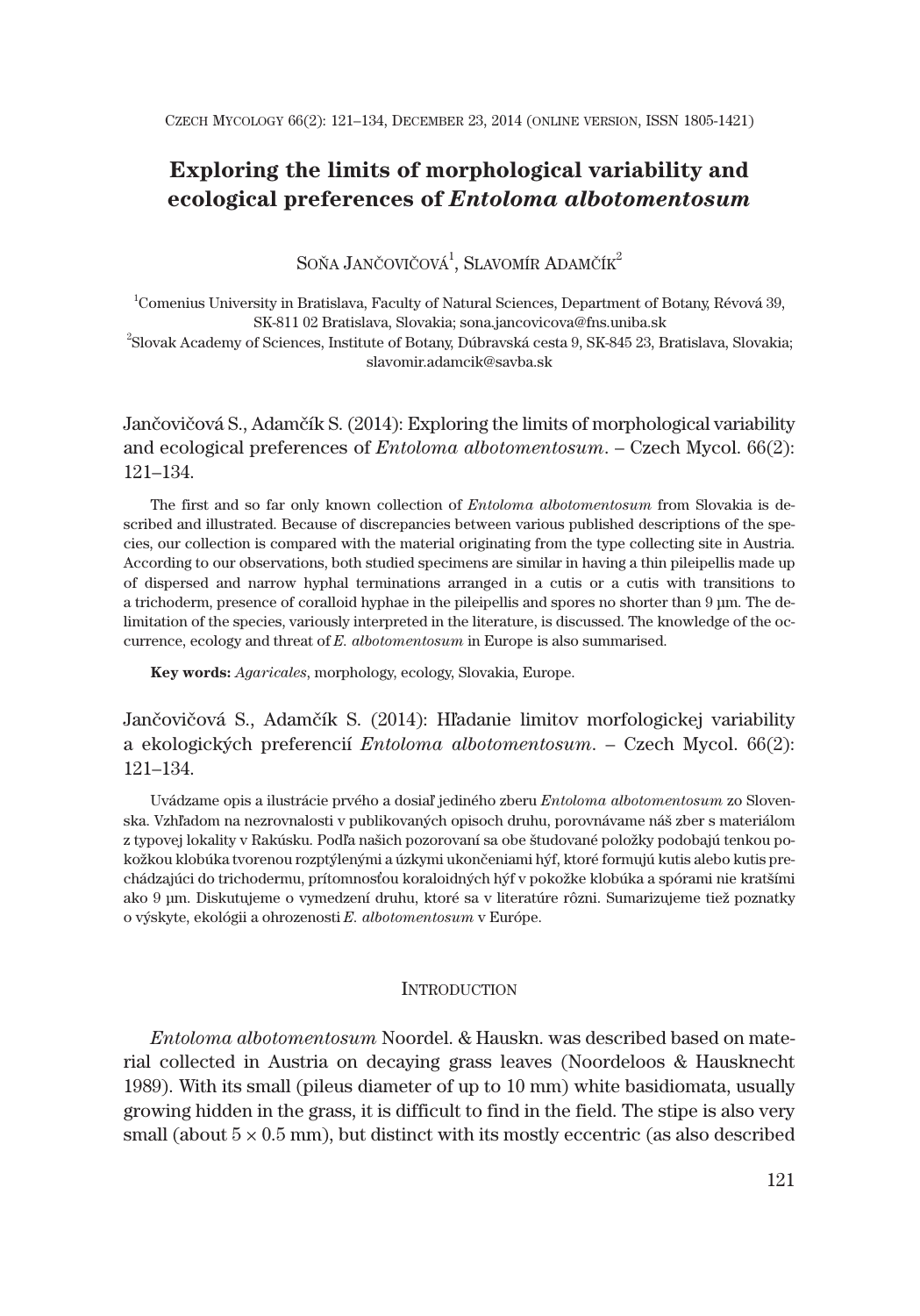in the original paper), less frequently lateral or central insertion (Noordeloos 1992, 2004).

More than 20 years after its description, *E. albotomentosum* has been recorded in various European countries (e.g. Arnolds & Veerkamp 2008, Ebert et al. 1992, Halama 2011, Krieglsteiner 2003, Rocabruna & Tabarés 2001). In Slovakia, we only know *E. albotomentosum* from our single specimen collected on decaying grasses in 2005, but it has not been published to date.

Our morphological observations on the Slovak collection seem to fit the description in the protologue (Noordeloos & Hausknecht 1989), which is provided with a rather brief description of micromorphological characters but without illustrations of the pileipellis structure. In later publications by the senior author (Noordeloos 1992, 2004), however, the description has not been much improved.

There are two recent publications with detailed morphological descriptions, and both modifying the known limits of the species' variability. Ebert et al. (1992) described distinctly more inflated hyphal terminations in the pileipellis (11–26 μm wide) and Halama (2011) distinctly shorter (8.86–9.05 μm) and broader spores  $(Q = 1.27-1.29)$ . In both cases, these values exceed the variability outlined in the protologue (Noordeloos & Hausknecht 1989) (Tab. 1). Because of these discrepancies in the species profile, doubts arose if our collection with a pileipellis of narrow hyphal terminations (4.5–7.5 μm wide) arranged in almost a cutis pattern and relatively narrow spores  $(Q = 1.37-1.64)$  really represented *E. albotomentosum*.

In our effort to verify the identity of the Slovak collection as well to acquire more information on the morphological variability of *E. albotomentosum*, we opted to study the type material.

### MATERIAL AND METHODS

To prove the identity of our single Slovak collection (SLO 798), we asked for the type of *Entoloma albotomentosum*: "Holotypus: Austria, Niederösterreich, Teichholz prope Irnfritz, 8. 10. 1987, A. Hausknecht 2035.2 (WU 7052)" (Noordeloos & Hausknecht 1989). In return, we did not receive the type (as the basidiomata are very small, the holotype is not at disposal for loan due to the high risk of destroying the material), but the following specimen: "Österreich, NÖ, Irnfritz, Teichholz, 7259/3, an *Calamagrostis*, 1989-09-17, A. Hausknecht (WU 8055)". The quadrant of the Central European grid mapping system (MTB) "7259/3" is the same as for the type locality (Noordeloos & Hausknecht 1989). We were also enabled to study two Polish specimens (WRSL 348, WRSL 349) described as *Entoloma albotomentosum* by Halama (2011). The herbarium acronyms follow Thiers (on-line).

The macromorphological characters were observed on fresh material. Dried specimens were used to study micromorphological characters. Microscopic mounts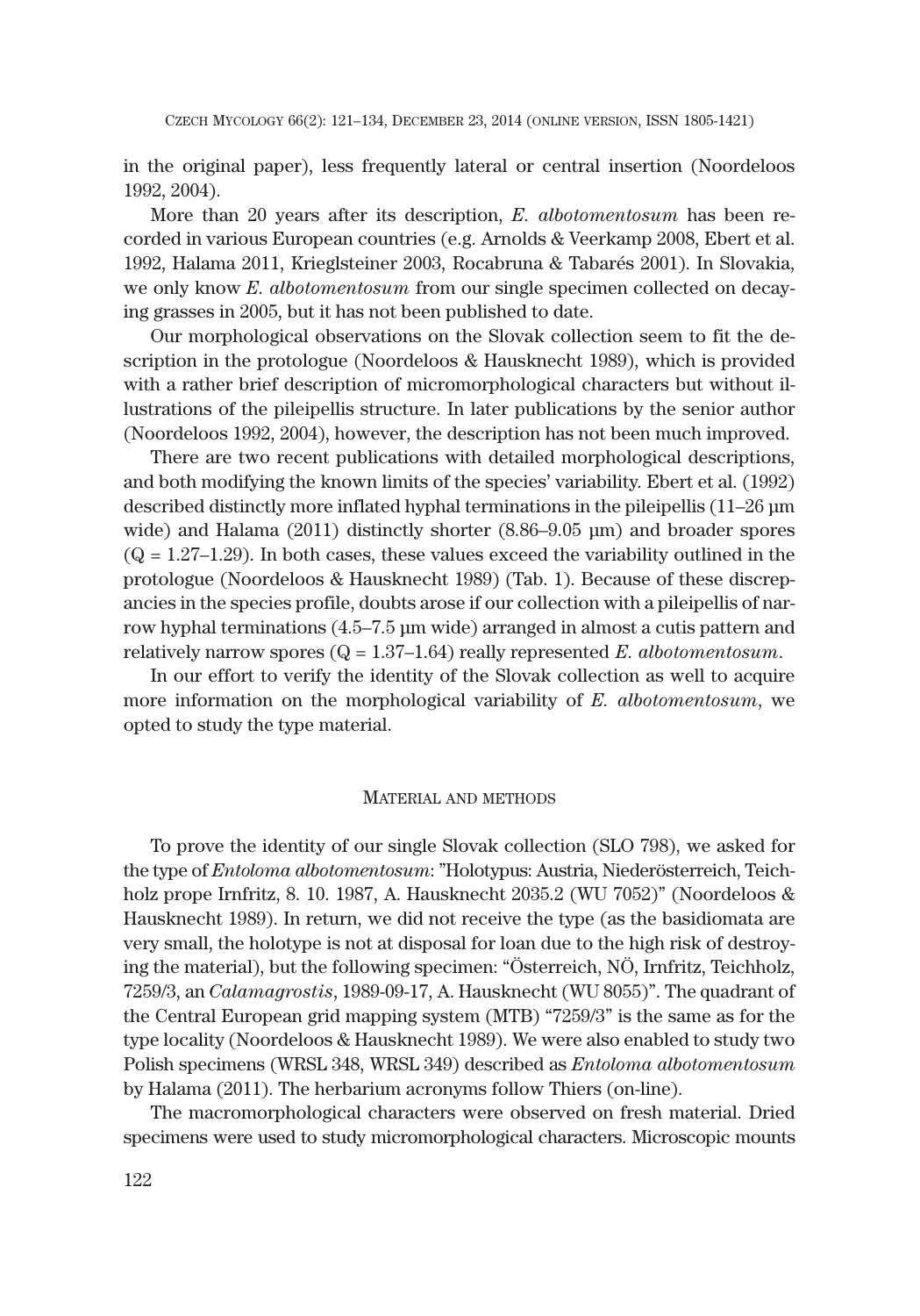were prepared in ammoniacal Congo red after a short pre-treatment in a 3% aqueous solution of KOH and observed under an Olympus CX41 or BX41 microscope with an oil-immersion lens at a magnification of 1000x. Drawings of all microscopic structures were made with a camera lucida using an Olympus U-DA drawing attachment at a projection scale of 2000x. Statistics for measurements of micromorphological characters are based on 20 measurements of basidia and 30 measurements of all other micromorphological characters per specimen. They are given as minimum, maximum (in parentheses), average +/– standard deviation and average (av.) values. Abbreviations:  $L =$  number of lamellae reaching the stipe,  $l =$  number of lamellulae between each pair of lamellae,  $Q =$  ratio of length and width of spores. Descriptive terminology follows Vellinga (1988) and Noordeloos (1992).

Both Slovak and Austrian specimens are in poor condition and do not allow for DNA extraction. They consist of fragments of basidiomata (up to 1 mm in size) and a lens is needed to recognise the individual parts, such as pileus, stipe and hymenophore.

The nomenclature of vascular plants is based on the work by Marhold (1998), of bryophytes by Kubinská & Janovicová (1998).

### **RESULTS**

# *Entoloma albotomentosum* Noordel. & Hauskn., Z. Mykol. 55(1): 32, 1989.

Figs. 1–5

Holotypus: Austria, Niederösterreich, Teichholz prope Irnfritz, 8.10.1987, A. Hausknecht 2035.2 (WU 7052); Paratypus in L.

## **Description of Slovak collection of** *Entoloma albotomentosum*

M a c r o s c o p i c c h a r a c t e r s (Fig. 1). Basidiomata growing in small groups (altogether six basidiomata). Pileus 3–8 mm in diam., circular to irregularly circular, plano-convex; margin straight, undulate to eroded with age, translucently striate when wet; white, later pinkish by maturing spores and lamellae showing through; surface fibrillose, shiny; slightly hygrophanous. Stipe  $4-6 \times 0.3-0.5$  mm, eccentric, cylindrical or tapering upwards, white, glabrous, at base dirty white and tomentose. Context very thin, whitish, smell indistinct, taste not recorded. Lamellae  $L = 8-12$ ,  $l = 1$ , up to 1 mm wide, also slightly intervenose, linear to subventricose, adnate, white when young, pinkish with age, edge entire, concolorous. Spore print pinkish.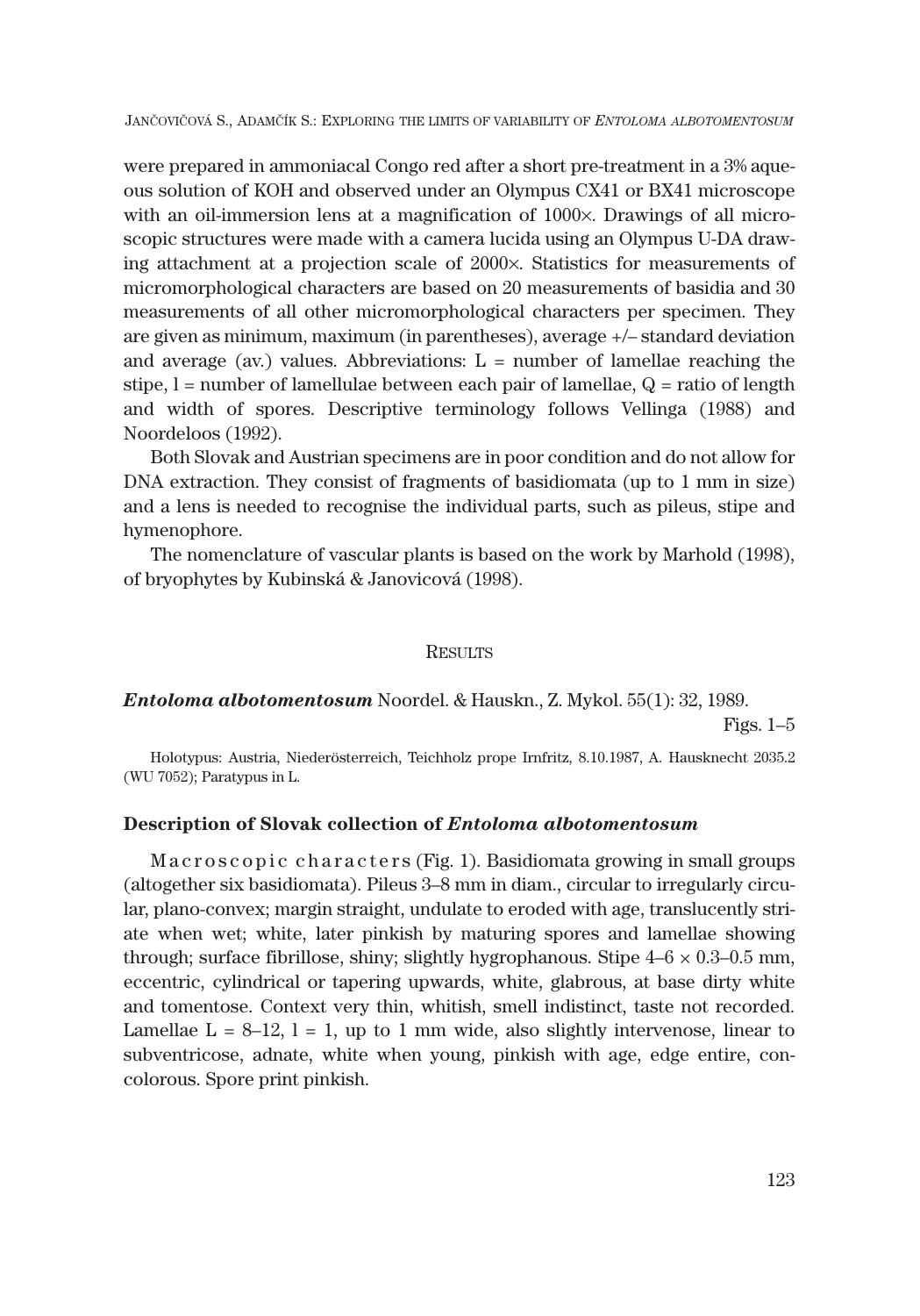

**Fig. 1.** *Entoloma albotomentosum*: basidiomata (Slovakia, Laborecká vrchovina Mts., Military Open-Air Museum, 12 Oct 2005, SLO 798). Photo S. Jančovičová.

Microscopic characters (Figs. 2, 3). Spores  $(9.2)10.1-11.5(12.2) \times$  $(6.2)$ 6.7–7.7(8.1) μm, av.  $10.8 \times 7.2$  μm, Q =  $(1.23)1.37$ – $1.64$  $(1.74)$ , av. Q = 1.51, in side view angular (with 5–7 angles) and often with a suprahilar depression, with pinkish hue in 10% KOH, cell walls indistinctly or distinctly thickened, with a large, but not clearly delimited central vacuole. Basidia (27)28.4–33.2(35)  $\times$  $(10)10.6-12.2(13)$  μm, av.  $30.8 \times 11.4$  μm, broadly clavate, 4-spored, at base 3.5–5.5 μm wide. Subhymenium ca. 15–20 μm deep, dense, pseudoparenchymatic, composed of 3–10 μm wide cells, sharply delimited from gill trama hyphae. Marginal cells on gill edge mostly similar to basidioles but shorter, cheilocystidia not clearly differentiated, dispersed, lageniform or fusiform, rarely broadly ellipsoid, occasionally with lateral nodules, measuring  $(8)10.5-19.2(22) \times (4)4.4-8.6(14.5)$  $\mu$ m, av. 14.8  $\times$  6.5  $\mu$ m. Pleurocystidia absent. Pileipellis near margin of cap a cutis, composed of a thin layer of sparse repent, long and narrow thin-walled hyphae, with terminal cells usually very long, ca. 4.5–7.5 μm wide, with obtuse, sometimes subcapitate tips, often branched or nodulose, without any visible pigments; sharply delimited from distinctly wider (7–25 μm) hyphae in the trama; in some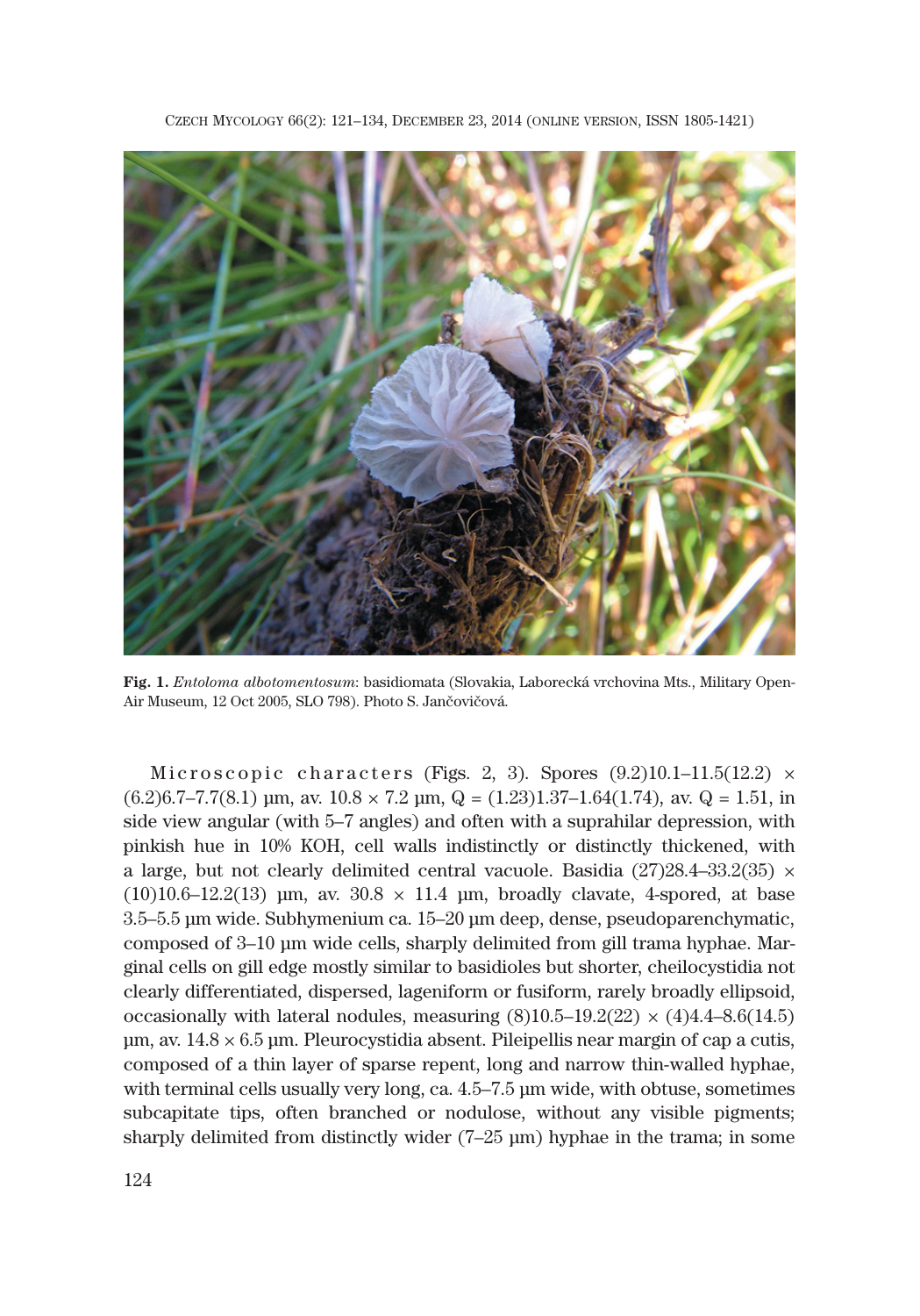

**Fig. 2.** *Entoloma albotomentosum*: **a** – hyphal terminations in stipitipellis, **b** – spores, **c** – basidia and basidioles, **d** – marginal cells and cheilocystidia on gill edge (Slovakia, Laborecká vrchovina Mts., Military Open-Air Museum, 12 Oct 2005, SLO 798). Scale bar equals 10 μm. Del. S. Adamčík & S. Jančovičová.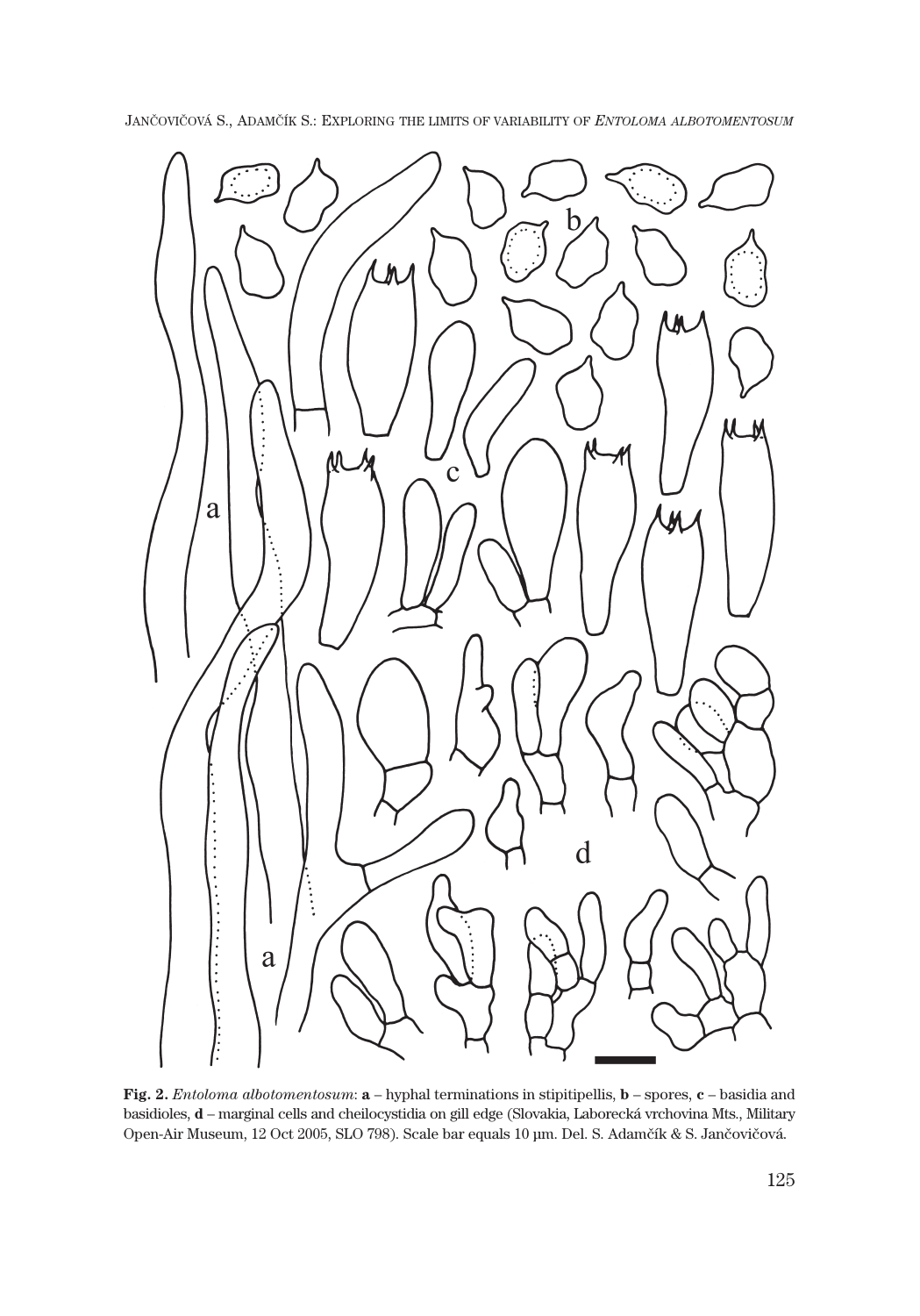

**Fig. 3.** *Entoloma albotomentosum*: coralloid hyphal terminations in pileipellis (above) and vertical section of pileipellis (cutis) (Slovakia, Laborecká vrchovina Mts., Military Open-Air Museum, 12 Oct 2005, SLO 798). Scale bar equals 10 μm. Del. S. Adamčík & S. Jančovičová.

places (near cap centre?) with coralloid, shorter and more densely packed terminal cells. Stipitipellis composed of repent, cylindrical hyphae with narrowed (4–8 μm) and ascending tips, towards base usually wider, occasionally with lateral branches. Trama of gills, cap and stipe composed of parallel, sparsely branched and anastomosed, ca. 10–35 μm wide and mostly >150 μm long hyphae without incrustations or thickened cell walls. Clamp connections absent in all tissues.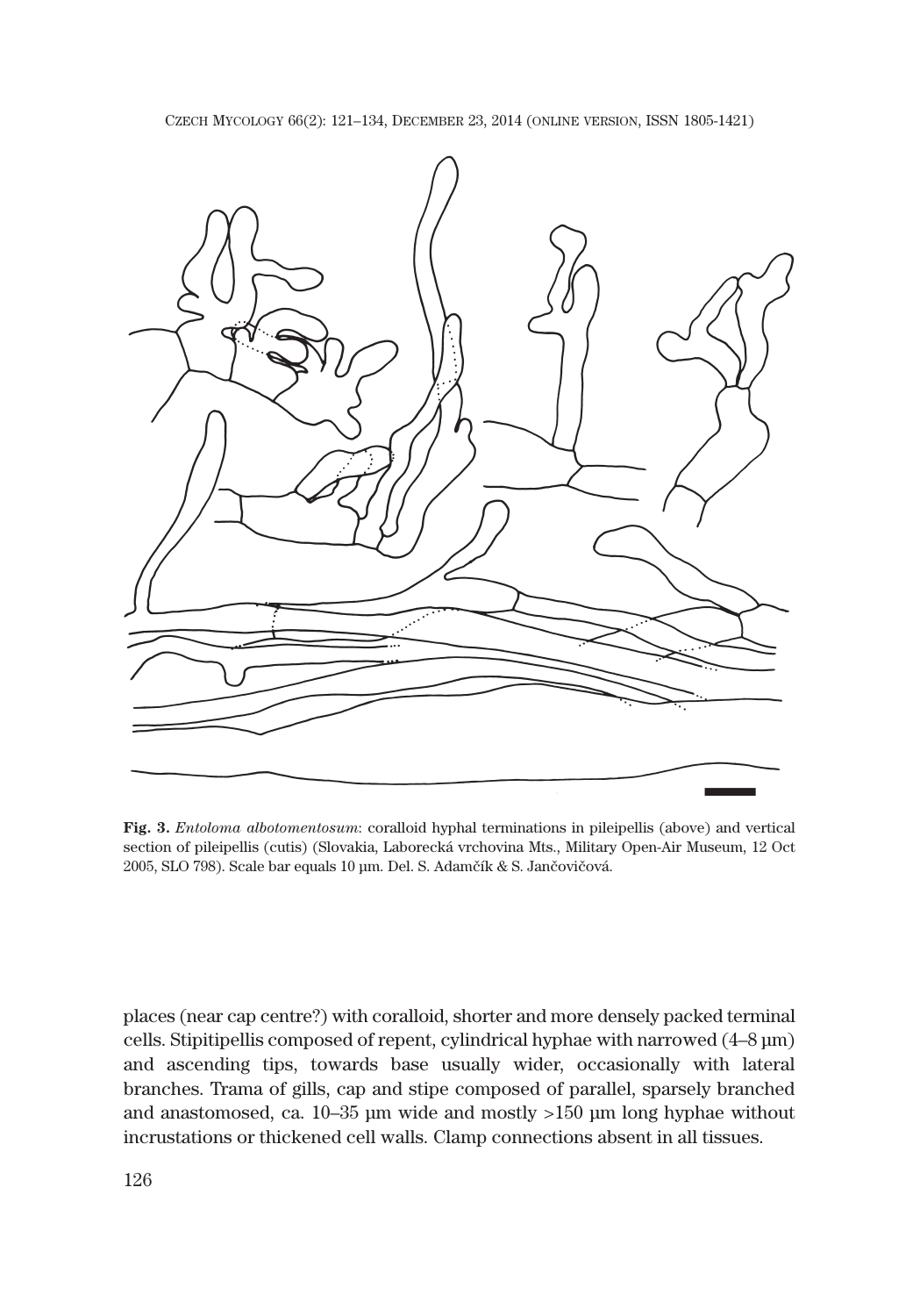

**Fig. 4.** *Entoloma albotomentosum*: **a** – hyphal terminations in stipitipellis, **b** – spores, **c** – basidia and basidioles, **d** – marginal cells and cheilocystidia on gill edge (Austria, Niederösterreich, Irnfritz, Teichholz, 17 Sep 1989, WU 8055). Scale bar equals 10 μm. Del. S. Adamčík & S. Jančovičová.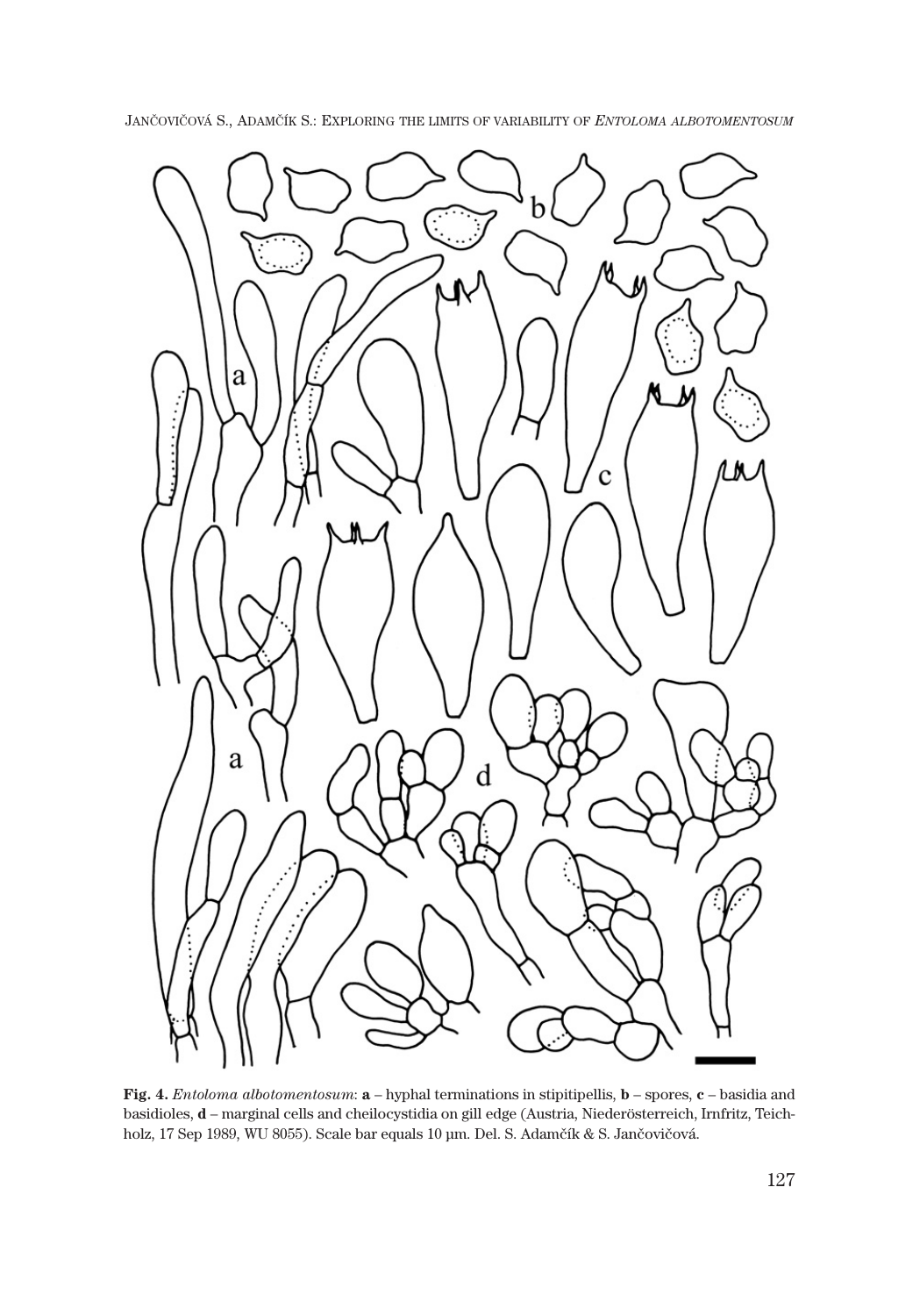

**Fig. 5.** *Entoloma albotomentosum*: vertical section of pileipellis (cutis with transitions to a trichoderm) (Austria, Niederösterreich, Irnfritz, Teichholz, 17 Sep 1989, WU 8055). Scale bar equals 10 μm. Del. S. Adamčík & S. Jančovičová.

#### **DISCUSSION**

# **Identity of** *Entoloma albotomentosum*

Our observations on the Austrian specimen (WU 8055; Figs. 4–5) from the type collecting site (topotype) mostly agree with the description of *Entoloma albotomentosum* in the protologue (Noordeloos & Hausknecht 1989) and with our observations on the Slovak collection (SLO 798; Figs. 2–3) (Tab. 1). Particularly the characters used for delimitation of the taxon (e.g. Noordeloos 2004) are similar: white basidiomata with eccentric stipe, growth on decaying grass remnants, hyphae without clamp connections, spores ca.  $10-11 \times 6.5-8$  µm, av.  $Q = 1.3-1.5$ and pileipellis almost of the cutis type made up of 4–12 μm wide hyphae.

The gill edge is according to the original description "fertile or with scattered coralloid hairs in some specimens". We have confirmed the presence of scattered nodulose elements in our Slovak specimen (Fig. 2d), but not in the Austrian one (Fig. 4d). Both specimens have the gill edge covered by (besides scattered basidia) marginal cells (are similar to the basidioles on the gill surface, but shorter) and by dispersed larger ellipsoid, lageniform, pyriform or fusiform elements which might be interpreted as cheilocystidia. The presence and frequency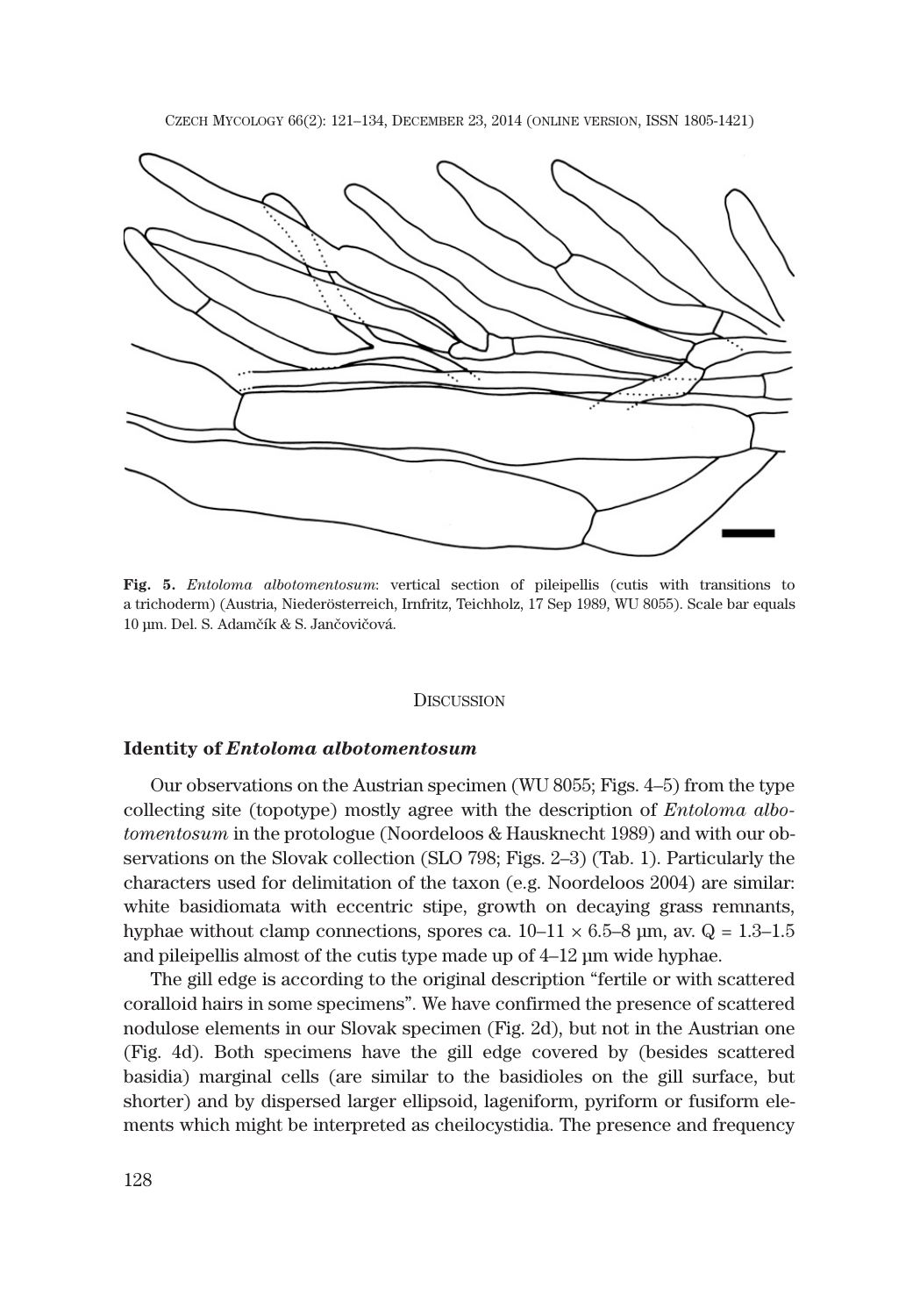of coralloid cells might depend on the distance of the observed gill fragment from the cap margin – as demonstrated in some species of the genus *Pseudobaeospora* Singer (Adamčík et al. 2007).

The species epithet "albotomentosum" refers to its white coloration and fibrillose-tomentose covering of the pileus and stipe (Noordeloos & Hausknecht 1989). This macroscopic aspect corresponds to the microscopic structure of the pileipellis of both Slovak and Austrian specimens: it is formed by hyphae of up to 8.5 μm wide which are long repent and loosely arranged contrasting to the voluminous wider hyphae in the trama (7–25 μm). In both studied specimens we also observed coralloid structures similar to those on the gill edge in some parts of the pileipellis (probably in the cap centre) (Fig. 3). The collections differ in the form of hyphal terminations: the topotype bears more densely arranged hyphae with shorter terminal cells (mostly up to 100 um long) with ascending tips (Fig. 5). while the Slovak collection has filiform and very long terminal cells (often longer than 100 μm) which are repent and sometimes branched or have nodules (Fig. 3). These discrepancies in the pileipellis structure are probably caused by the distance of the studied fragment of the pileipellis from the cap centre, but also by the maturing of the basidiomata and expanding of the pileipellis – a similar pattern has been described in *Pseudobaeospora pillodii* (Quél.) Wasser (Ronikier & Moreau 2007).

Our observations of two Polish specimens (WRSL 348, WRSL 349), described as *Entoloma albotomentosum* by Halama (2011), showed a smaller spore size; our spore measurements are  $(7.6)8.3-9.9(11.8) \times (5.3)5.8-6.9(8.2)$  μm, av.  $9.1 \times 6.4$  μm,  $Q = (1.1)1.33-1.55(1.7)$ , av.  $Q = 1.44$ . We also observed a similar pileipellis structure as described by the author. The dispersed hyphal terminations are mostly repent or ascending, sometimes occurring in small fascicules, forming a cutis or a cutis with transitions to a trichoderm in some places. The terminal cells of the pileipellis hyphae are mostly distinctly shorter and often clavate, measuring ca.  $20-45 \times 5-9$  μm, which does not agree with our observations on Slovak and Austrian material (Tab. 1). Clear evidence that the Polish collections do not represent *E. albotomentosum* is provided by the clamp connections present on the bases of basidia and basidioles which were reported to be missing by Halama (2011).

Comparing published data, we could not confirm some characters described by Ebert et al. (1992), which are also different from the original description of *E. albotomentosum* (see Introduction). The hyphal terminations in the pileipellis described by Ebert et al. (1992) are too inflated and have an inverse aspect compared to the trama hyphae, which are illustrated as being narrower (Tab. 1). This publication is very brief in the description of the pileipellis and there is no mention of presence of coralloid structures. It is also possible that Ebert et al. (1992) described a taxon different from *E. albotomentosum*. However, considering the very subtle structure of the basidiomata of the species with a pileipellis and trama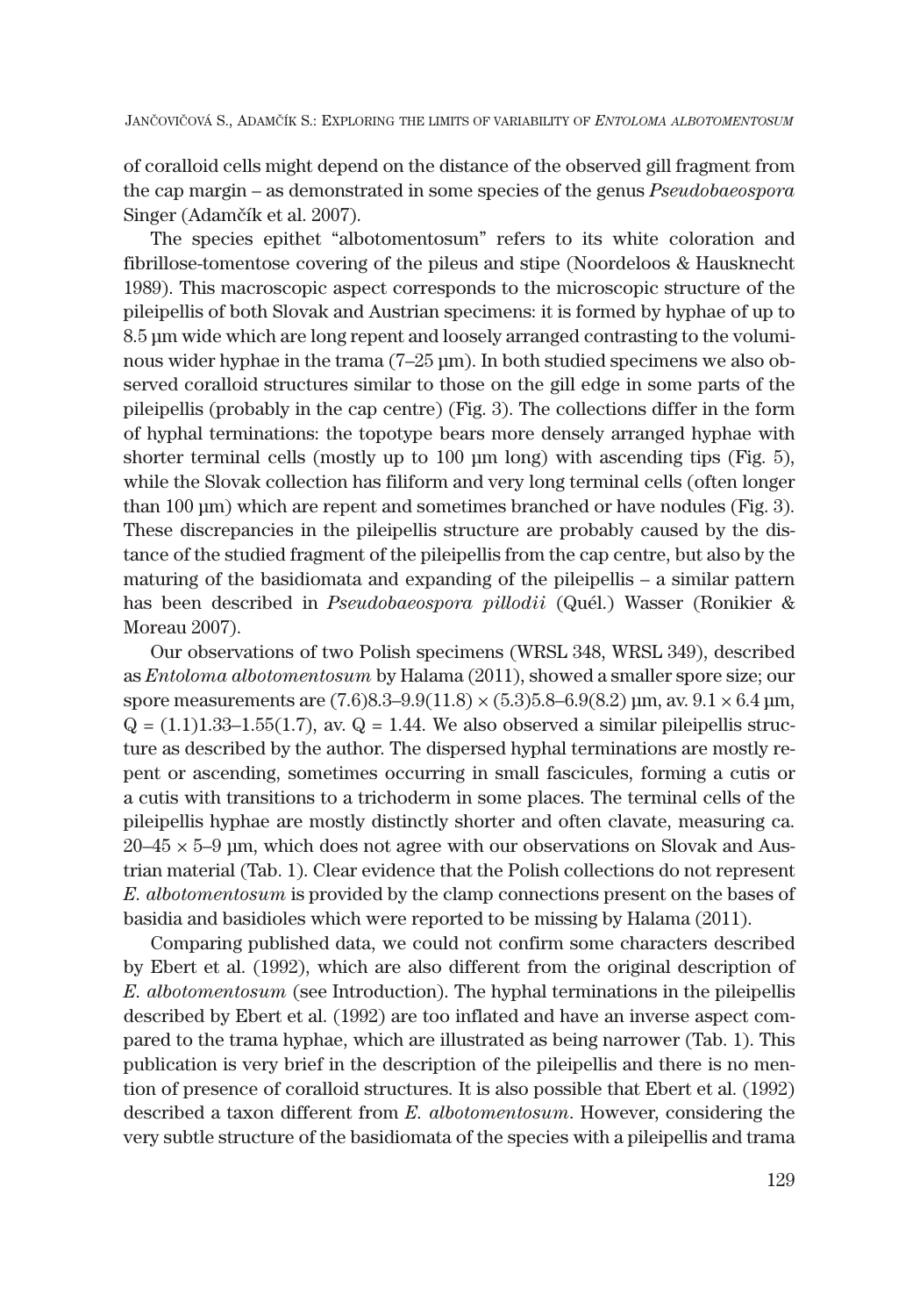|                   |                                                                                                                                                                                              | Tab. 1. Selected microscopic characters observed on studied specimens of <i>Entoloma albotomentosum</i> compared with published data.                                                                                                     |                                                                                                        |                                                                                                                                                                                                                      |                                                                                                                                  |
|-------------------|----------------------------------------------------------------------------------------------------------------------------------------------------------------------------------------------|-------------------------------------------------------------------------------------------------------------------------------------------------------------------------------------------------------------------------------------------|--------------------------------------------------------------------------------------------------------|----------------------------------------------------------------------------------------------------------------------------------------------------------------------------------------------------------------------|----------------------------------------------------------------------------------------------------------------------------------|
|                   | of the Slovak specimen<br>personal observations<br>(810798)                                                                                                                                  | of the Austrian specimen<br>personal observations<br>(WU 8055)                                                                                                                                                                            | Hausknecht (1989).<br>Noordeloos (1992)<br>Noordeloos &                                                | Ebert et al. (1992)                                                                                                                                                                                                  | Halama (2011)                                                                                                                    |
| spore length (µm) | $(9.2)10.1 - 11.5(12.2)$                                                                                                                                                                     | $(9.2)9.9 - 11.2(11.9)$                                                                                                                                                                                                                   | $9 - 12.5$                                                                                             | $(9)9.5 - 12(12.5)$                                                                                                                                                                                                  | $(7.23)8.86 - 9.05(12.14)$                                                                                                       |
| spore width (µm)  | $(6.2)6.7 - 7.7(8.1)$                                                                                                                                                                        | $(6.3)7 - 8.1(8.6)$                                                                                                                                                                                                                       | $6.5 - 8$                                                                                              | $(6.5)7.5 - 9.5$                                                                                                                                                                                                     | $(5.89)6.95 - 7.09(8.87)$                                                                                                        |
| ◒                 | $(1.23)1.37 - 1.64(1.74)$                                                                                                                                                                    | $(1.24)1.32 - 1.47(1.56)$                                                                                                                                                                                                                 | $1.1 - 1.5$                                                                                            | I                                                                                                                                                                                                                    | $(0.97)1.27 - 1.29(1.64)$                                                                                                        |
| av. Q             | 1.51                                                                                                                                                                                         | $\ddot{=}$                                                                                                                                                                                                                                | 1.3                                                                                                    |                                                                                                                                                                                                                      |                                                                                                                                  |
| stipe             | eccentric                                                                                                                                                                                    | I                                                                                                                                                                                                                                         | eccentric                                                                                              | rarely eccentric<br>mostly central                                                                                                                                                                                   | eccentric                                                                                                                        |
| cheilocystidia    | not clearly differentiated,<br>dispersed, lageniform or<br>fusiform, occasionally<br>with lateral nodules                                                                                    | not clearly differentiated,<br>pyriform or fusiform<br>dispersed, ellipsoid,                                                                                                                                                              | absent or with scattered<br>coralloid hairs in some<br>specimens                                       | absent                                                                                                                                                                                                               | absent                                                                                                                           |
| pileipellis       | cells long, ca. 4.5-7.5 µm<br>nodulose, in some places<br>layer of narrow and long<br>repent hyphae, terminal<br>wide, often branched or<br>cutis made up of a thin<br>shorter and coralloid | dispersed repent hyphae<br>a trichoderm made up of<br>with ascending tips, ter-<br>some places shorter and<br>cutis with transitions to<br>minal cells cylindrical,<br>$(5)6.5 - 8.5(10)$ µm, in<br>$(25)32.5 - 92.5(170)$ ×<br>coralloid | a trichoderm made up of<br>cutis with transitions to<br>cylindrical to inflated<br>4-12 µm wide hyphae | a trichoderm, made up of<br>times slightly constricted<br>narrowly ellipsoid, some-<br>cutis with transitions to<br>cylindrical hyphae with<br>shaped hyphal ends,<br>or narrowly balloon-<br>$11 - 26$ $\mu$ m wide | $(3.41)7.32 - 8.13(12.01)$ µm<br>a trichoderm made up of<br>cutis with transitions to<br>cylindrical to inflated.<br>wide hyphae |
| clamp connections | absent                                                                                                                                                                                       | absent                                                                                                                                                                                                                                    | absent                                                                                                 | not observed                                                                                                                                                                                                         | absent                                                                                                                           |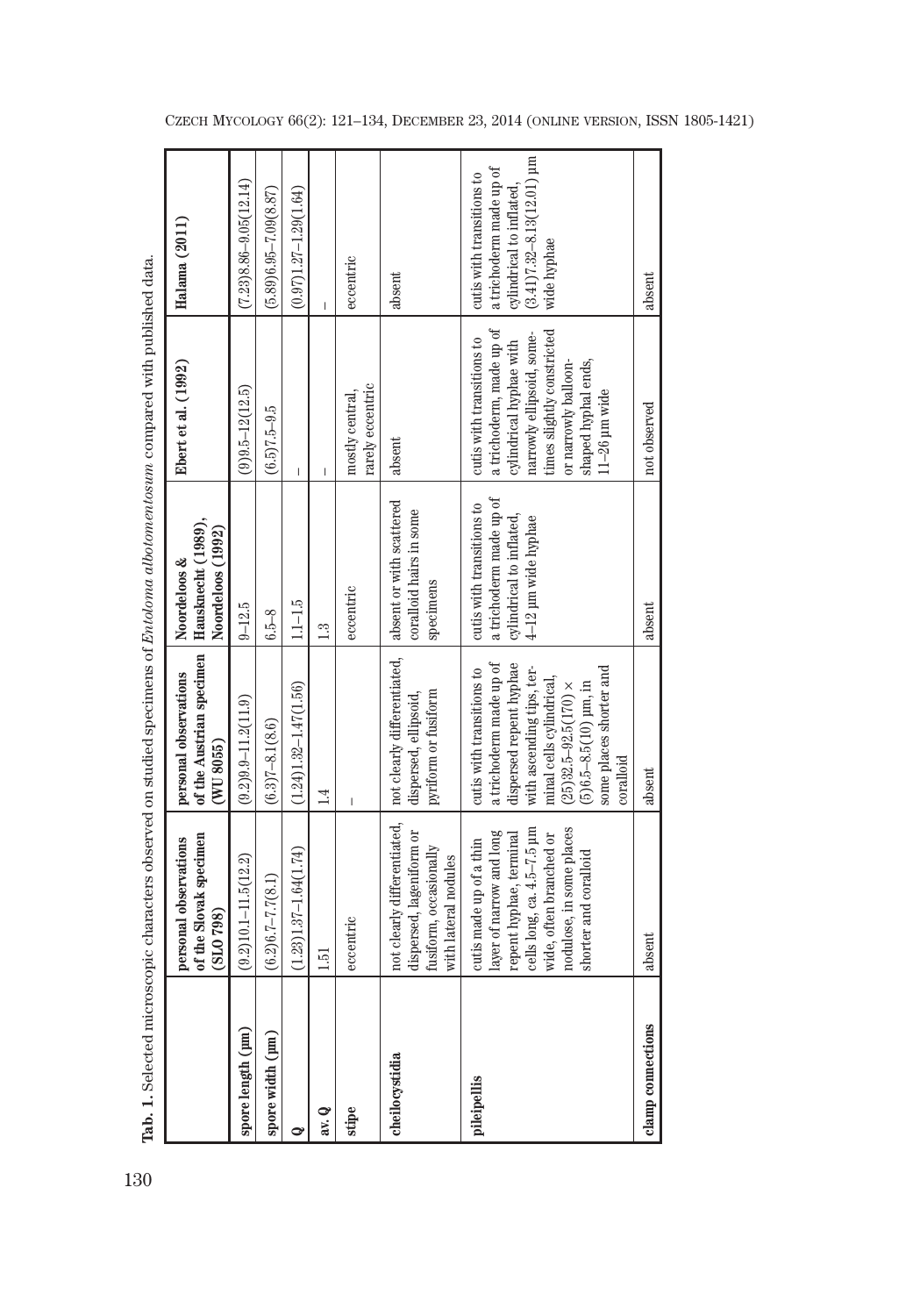together hardly exceeding 100 μm in depth, we can confirm from our own experience how difficult it is to recognise the correct position and orientation of hyphal structures of this species.

#### **Specimens examined**

#### *Entoloma albotomentosum*

A u s t r i a. NÖ (Niederösterreich), Irnfritz, Teichholz, 7259/3, an *Calamagrostis*, 17 Sep 1989, leg. A. Hausknecht (WU 8055).

S l o v a k i a. Laborecká vrchovina Mts., Military Open-Air Museum, near the village of Vyšný Komárnik, 4924'17.84" N, 2141'57.89" E, alt. ca. 420 m, grassland, on debris of decaying grasses (*Poaceae*), 12 Oct 2005, leg. S. Jančovičová (SLO 798).

#### *Entoloma* **sp.**

Poland. Domaszowice (Oleśnica Plain), 51°02'59.15" N, 17°52'42.44" E, alt. 163 m, abandoned rural land with scattered *Betula* sp., with *Calamagrostis* sp., *Rubus* sp. and *Solidago gigantea* in the herb layer, on damp rotten leaf-sheaths and debris of herbaceous plants (*Calamagrostis* sp.), 14 Aug 2010, leg. M. Halama (WRSL 348, as *Entoloma albotomentosum*); ibid., 17 Aug 2010 (WRSL 349, as *Entoloma albotomentosum*).

# **Distribution, ecology and threat of** *Entoloma albotomentosum* **in Europe**

By doing a literature search, browsing the internet and based on personal communication, we have gathered data on the occurrence of *Entoloma albotomentosum* in several European countries. As discussed above, identification of the species is tricky and we think that some reports might concern another taxon. Such reports are either misidentifications or based on misinterpreted characters. Considering that a taxonomic revision of *E*. *albotomentosum* collections is needed, the presented distributional and ecological data are only preliminary.

The species was described based on material from Austria (three collections, including the holotype) and Germany (one collection). The material was collected on dead (also living?) parts (leaves and roots) of *Calamagrostis epigejos* and probably other grasses but also of sedges (*Carex*) in moist stands (riparian vegetation of lakes and ponds), in September and October (Noordeloos & Hausknecht 1989). Since then, other collections of *Entoloma albotomentosum* have been published, e.g. two collections from Austria (both from the type locality) (Noordeloos & Hausknecht 1993) and four from Germany (all from moist stands, e.g. from a stand with *Marchantia polymorpha*, but never with *Sphagnum*, from August to October) (Ebert et al. 1992, Krieglsteiner 2003). The Austrian specimen included in this study, collected on *Calamagrostis* sp. at the type locality in September (WU 8055), has probably not been published yet. In Austria, *E. albotomentosum* is a red-listed species (Krisai-Greilhuber 1999).

Based on personal communication, *E. albotomentosum* was collected once in the Czech Republic on soil and debris of *Scirpus* in a wet meadow (*Calthion*), in September (Egertová, pers. comm.).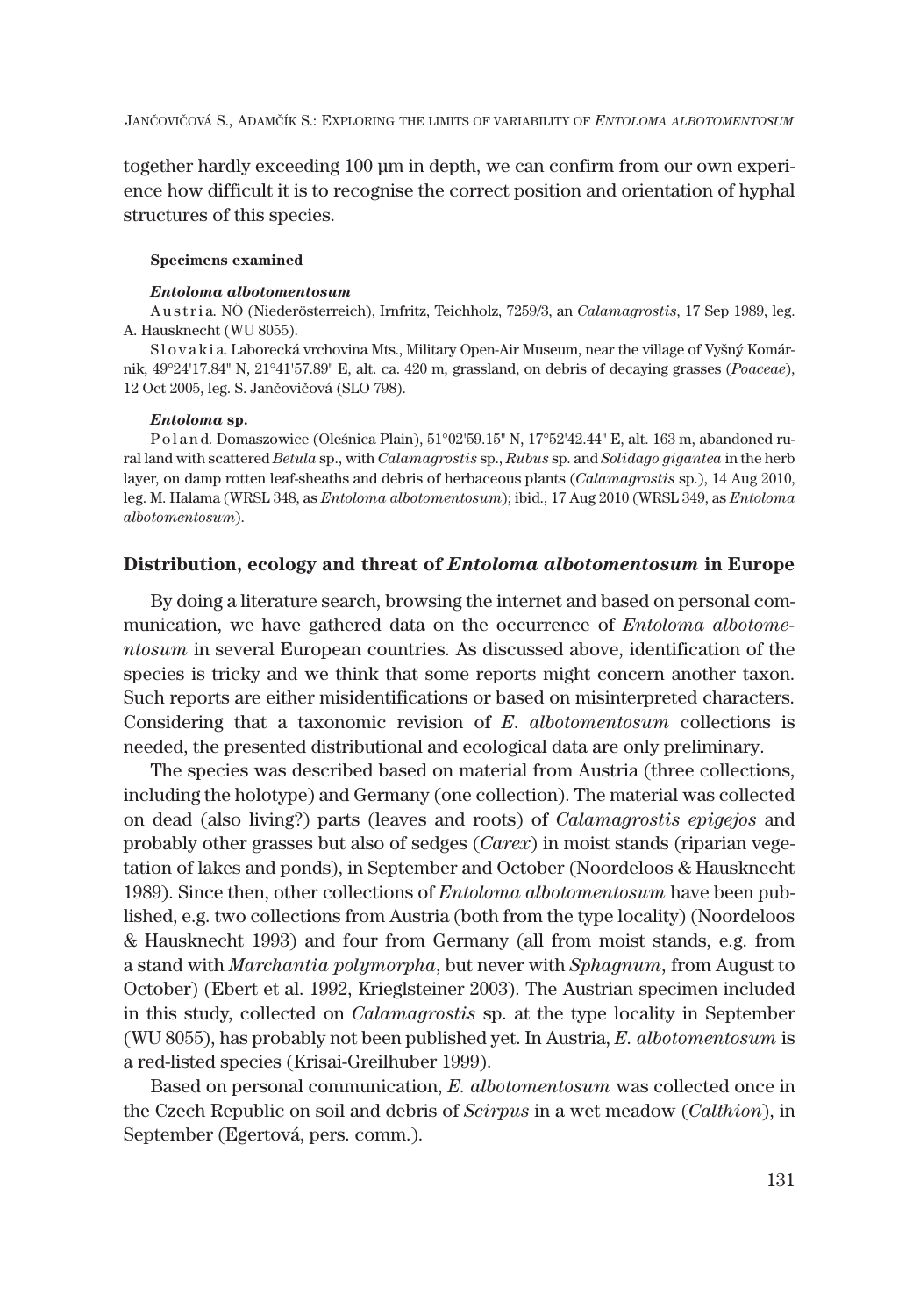General information on the occurrence of the species in the Nordic countries Denmark and Norway is mentioned by Noordeloos (2012). Ludwig (2007) also included Sweden. Six concrete Danish collections from waterlogged stands, found on dead sedges (*Carex*) and grasses, in August and September are registered by the Danish Fungus Atlas (Heilmann-Clausen et al. on-line).

Following the fungal database of Britain and Ireland (Kirk & Cooper on-line), *E. albotomentosum* is known from England (13 collections) and Scotland (1 collection). It was recorded on rotting leaves, stem, roots and soil with *Holcus* sp., *H. mollis*, *H. lanatus*, *Deschampsia cespitosa*, other *Poaceae*, and *Pteridium aquilinum*, mostly in water-meadows, also in woodland edges and open grassy woodland; four collections are from rotten wood (underside of wood, fallen log, semi-buried stump) of *Castanea sativa*, *Acer pseudoplatanus* and other unspecified woody species; the records are from July to October.

*Entoloma albotomentosum* is registered as a red-listed species in the Netherlands (Arnolds & Veerkamp 2008).

In France, *E. albotomentosum* was collected on decaying culms of *Phragmites australis* in a mineral-rich peat bog, under a large decaying trunk of *Quercus* immersed in strongly rotten wood, and on dead twigs of *Rubus* subgen. *Rubus* (indicated as *Rubus fruticosus* by Moreau, pers. comm.) in a montane *Abies* forest; these 3 collections are from July (Moreau, pers. comm.)

Krieglsteiner (2003) also included Liechtenstein into the list of European countries where *Entoloma albotomentosum* occurs.

From Poland two collections from one locality were published, on abandoned rural land with scattered *Betula* and with *Calamagrostis*, *Rubus* and *Solidago* in the herb layer, on damp rotten leaf-sheaths and debris of herbaceous plants (*Calamagrostis* sp.), in August (Halama 2011). However, these collections belong to another *Entoloma* taxon (see Identity of *Entoloma albotomentosum*).

In Slovakia, our only known collection is from open grassland, found on debris of decaying grasses (*Poaceae*), in October.

From Spain, one collection of *Entoloma albotomentosum* was reported by Rocabruna & Tabarés (2001) growing on decaying plant debris in mixed woodland, associated with *Ilex aquifolium* and some planted conifers, in August. The occurrence of the species in Spain is also mentioned by González et al. (on-line).

Summarising the above-mentioned data, *Entoloma albotomentosum* has been recorded in 11 European countries: Austria, the Czech Republic, Denmark, France, Liechtenstein, the Netherlands, Norway, Slovakia, Spain, Sweden and the United Kingdom. In Austria and the Netherlands it is registered as a red-listed species. Growing saprotrophically, *E. albotomentosum* was recorded on herbaceous substrates, namely leaves, stems and roots, mostly of grasses such as *Calamagrostis* sp., *C. epigejos*, *Deschampsia cespitosa*, *Holcus* sp., *H. mollis*, *H. lanatus*, *Phragmites australis* and other unspecified *Poaceae*, also of sedges (*Carex*) and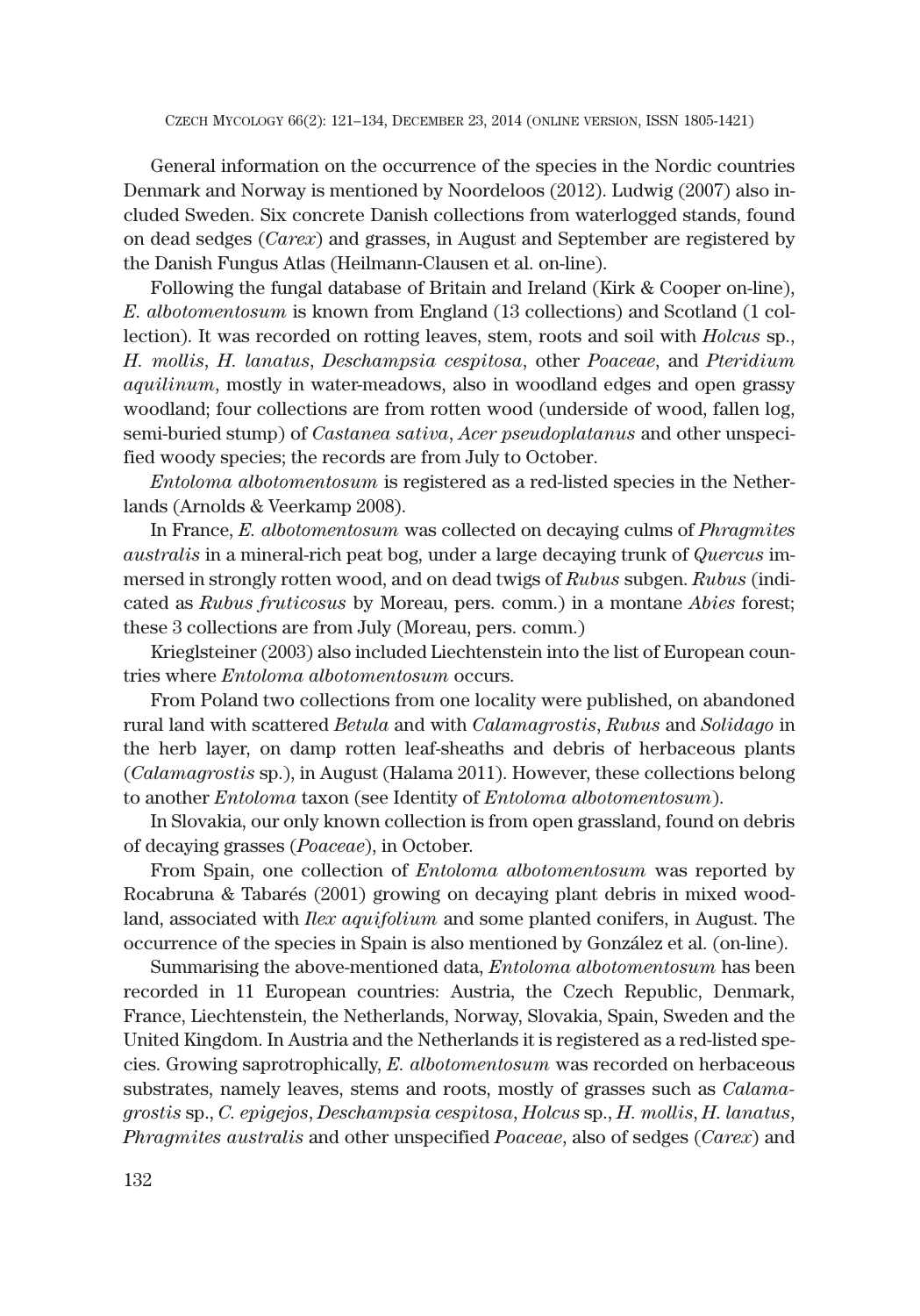the fern *Pteridium aquilinum*. A few records are from woody substrates, namely from rotten wood of *Acer pseudoplatanus*, *Castanea sativa*, *Quercus* sp., other unspecified woody plants, and also from twigs of *Rubus* sp. Until we summarised the ecology data on, we had thought that *Entoloma albotomentosum* was restricted to herbaceous plants (grasses, sedges). It was surprising for us to know about the British and French records from wood. However, as stated at the beginning, a taxonomic revision of the species is needed and the included ecological and distributional data are only preliminary. Because of the limited number of critically revised collections, we must conclude that the ecological preferences of *E. albotomentosum* are unknown. In general, *E. albotomentosum* was reported from grasslands, woodland edges and woodland and within these habitats nearly always on moist stands, e.g. riparian stands, peat-bogs, waterlogged stands. *Entoloma albotomentosum* seems to be a summer to autumn species, hitherto collected from July to October.

# ACKNOWLEDGEMENTS

The Slovak collection of *Entoloma albotomentosum* was collected during the VEGA 2/4031/24 project. Our thanks go out to all participants of this project, especially to Viktor Kučera and Ján Terray, who helped with our field research. Curators of the mycological herbaria WRSL and WU are acknowledged for the loan of the specimens. Zuzana Egertová, Pierre-Arthur Moreau and Jacob Heilmann-Clausen are acknowledged for information on their personal records. Ladislav Hagara kindly provided us with some literature. Comments by anonymous reviewers were very helpful. This study was funded by the Scientific Grant Agency of the Ministry of Education of the Slovak Republic and the Slovak Academy of Sciences VEGA, Grant No. 02/0075/14.

### **REFERENCES**

- ADAMČÍK S. RIPKOVÁ S., KUČERA V. (2007): Re-evaluation of morphological variability of *Pseudobaeospora* group *Celluloderma* (*Agaricales*, Basidiomycota). – Nova Hedwigia 86: 365–377.
- ARNOLDS E., VEERKAMP M. (2008): Basisrapport rode lijst paddenstoelen [Basic report on red list of fungi]. – Nederlandse Mycologische Vereniging*,* Utrecht. [in Dutch]
- EBERT H., LUDWIG E., RÖDIG T. (1992): Neue oder seltene Arten aus der Gattung *Entoloma*. Z. Mykol. 58: 185–196. [in German]
- GONZÁLEZ R.P., LARRALDE I.S., IBARGUREN I.O., AREITIO E.S. (on-line): Monitorización de la micoflora de las zonas dunares del litoral vasco. – http://micologiaportugalete.com/wp-content/uploads/ 2014/05/Monitorizacion1.pdf. [accessed 18 July 2014; in Spanish]
- HALAMA M. (2011): *Entoloma albotomentosum* (*Agaricales*, Basidiomycota), a species new to Poland. – Acta Mycologica 46: 129–136.